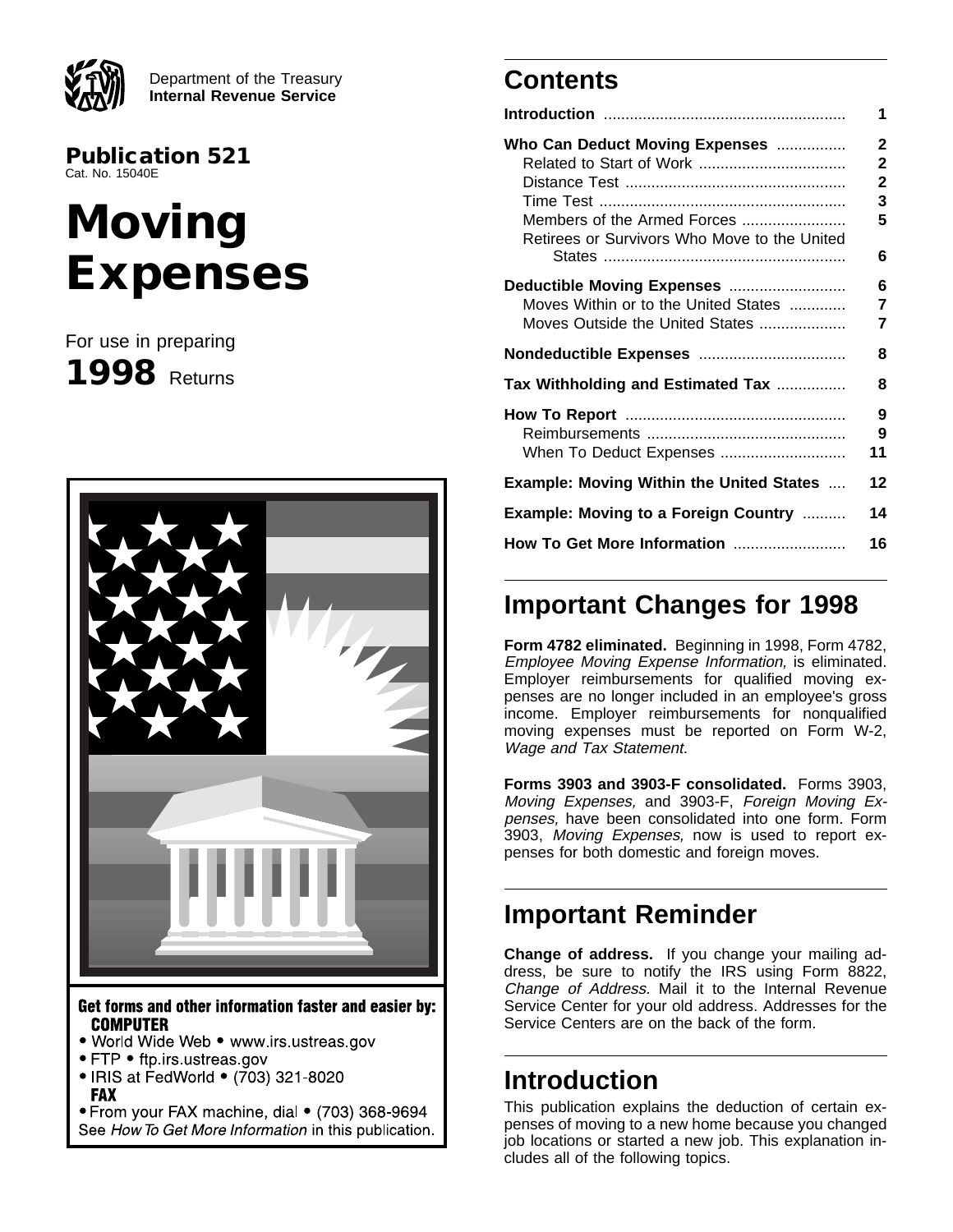- Who can deduct moving expenses.
- What moving expenses are deductible.
- What moving expenses are not deductible.
- Tax withholding and estimated tax.
- How to report your moving expenses.

This publication also illustrates two examples—a move within the United States and a move to a foreign country.

You may qualify for the deduction whether you are self-employed or an employee. The expenses must be related to starting work at your new job location. However, certain retirees and survivors may qualify to claim the deduction even if they are not starting work at a new job location. See Who Can Deduct Moving Expenses.

**Home defined.** Your **home** means your main home (residence). It can be a house, apartment, condominium, houseboat, house trailer, or similar dwelling. It does not include other homes owned or kept up by you or members of your family. It also does not include a seasonal home, such as a summer beach cottage. Your **former home** means your home before you left for your new job location. Your **new home** means your home within the area of your new job location.

### **Useful Items**

You may want to see:

#### **Publication**

□ 523 Selling Your Home

#### **Form (and Instructions)**

□ 3903 Moving Expenses

□ 8822 Change of Address

See How To Get More Information, near the end of this publication, for information about getting the publication and the forms listed.

# **Who Can Deduct Moving Expenses**

You can deduct your allowable moving expenses if your move is closely related to the start of work. You also must meet the distance test and the time test. These two tests are discussed later.

**Retirees or survivors.** You may be able to deduct the expenses of moving to the United States or its possessions even if the move is not related to a new job. You must have worked outside the United States or be a survivor of someone who did. See Retirees or Survivors Who Move to the United States, later.

### **Related to Start of Work**

Your move must be closely related, both in time and in place, to the start of work at your new job location.

**Closely related in time.** You can generally consider moving expenses incurred within one year from the date you first reported to work at the new location as closely related in time to the start of work. It is not necessary that you arrange to work before moving to a new location, as long as you actually do go to work.

If you do not move within one year, you ordinarily cannot deduct the expenses unless you can show that circumstances existed that prevented the move within that time.

**Example.** Your family moved more than a year after you started work at a new location. You delayed the move for 18 months to allow your child to complete high school. You can deduct your allowable moving expenses.

**Closely related in place.** You can generally consider your move closely related in place to the start of work if the distance from your new home to the new job location is not more than the distance from your former home to the new job location. A move that does not meet this requirement may qualify if you can show that:

- 1) A condition of employment requires you to live at your new home, or
- 2) You will spend less time or money commuting from your new home to your new job.

### **Distance Test**

Your move will meet the distance test if your new main job location is **at least 50 miles** farther from your former home than your old main job location was from your former home. For example, if your old job was 3 miles from your former home, your new job must be at least 53 miles from that former home.

The distance between a job location and your home is the shortest of the more commonly traveled routes between them. The distance test considers only the location of your former home. It does not take into account the location of your new home. See Figure A.

**Example.** You moved to a new home less than 50 miles from your former home because you changed job locations. Your old job was 3 miles from your former home. Your new job is 60 miles from that home. Because your new job is 57 miles farther from your former home than the distance from your former home to your old job, you meet the 50-mile distance test.

**First job or return to full-time work.** If you go to work full time for the first time, your place of work must be at least 50 miles from your former home to meet the distance test. If you go back to full-time work after a substantial period of part-time work or unemployment, your place of work also must be at least 50 miles from your former home.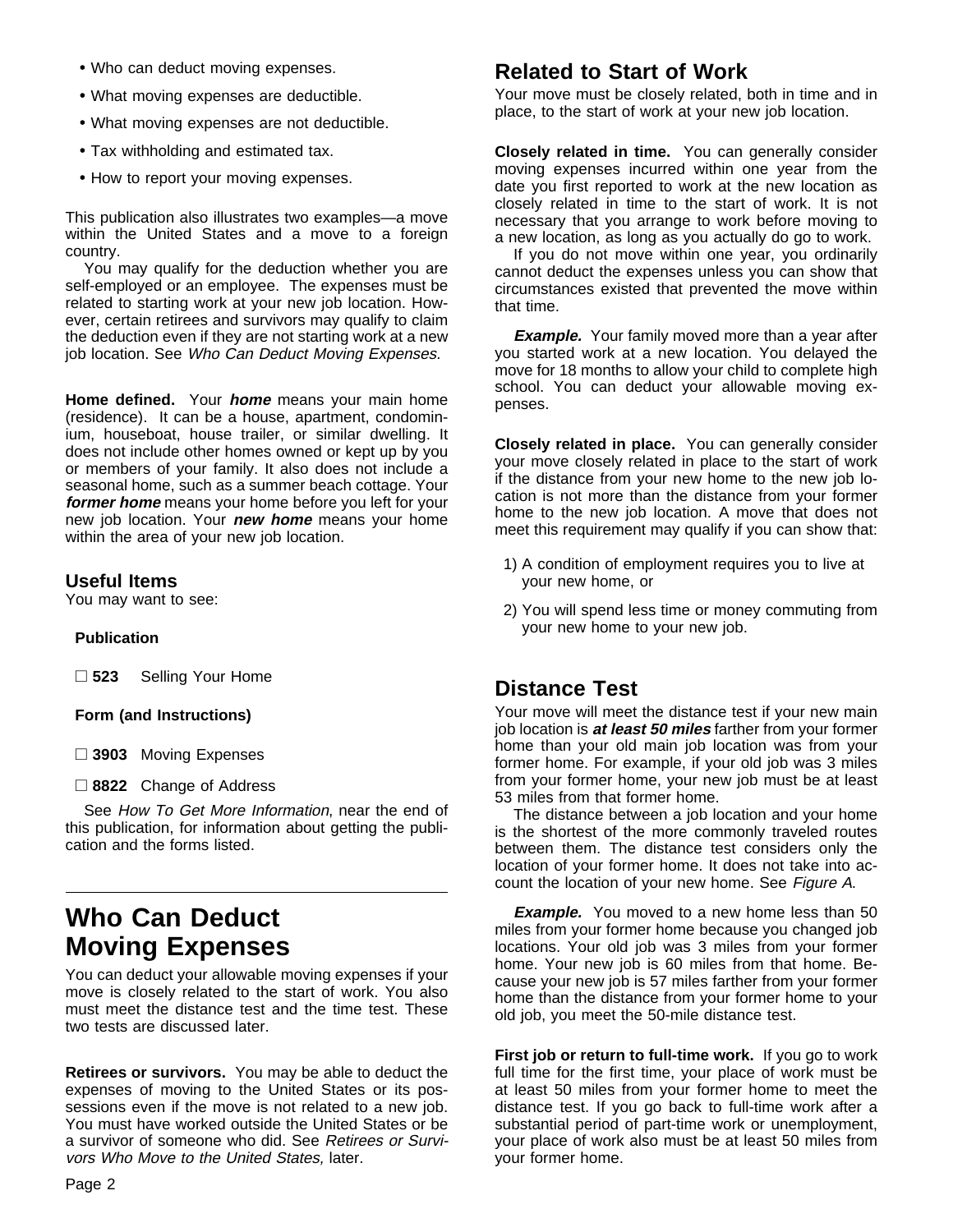

**TIP Exception for Armed Forces.** If you are in the Armed Forces and you moved because of a permanent change of station, you do not have to meet the distance test. See Members of the Armed Forces, later.

**Main job location.** Your main job location is usually the place where you spend most of your working time. A new job location is a new place where you will work permanently or indefinitely rather than temporarily. If there is no one place where you spend most of your working time, your main job location is the place where your work is centered—for example, where you report for work or are otherwise required to "base" your work.

**Union members.** If you work for several employers on a short-term basis and you get work under a union hall system (such as a construction or building trades worker), your main job location is the union hall.

**More than one job.** If you have more than one job at anytime, your main job location depends on the facts in each case. The more important factors to be considered are:

- The total time you spend at each place,
- The amount of work you do at each place, and
- The money you earn from each place.

### **Time Test**

To deduct your moving expenses, you also must meet one of the following time tests. See Table 1.

**Time test for employees.** If you are an employee, you must work full time for at least **39 weeks during the first 12 months** after you arrive in the general area of your new job location. For this time test, count only your full-time work as an employee; do not count any work you do as a self-employed person. You do not have to work for the same employer for the 39 weeks. You do not have to work 39 weeks in a row. However, you must work full time within the same general commuting area. Full-time employment depends on what is usual for your type of work in your area.

**Temporary absence from work.** You are considered full time during any week you are temporarily absent from work because of illness, strikes, lockouts, layoffs, natural disasters, or similar causes. You are also considered a full-time employee during any week you are absent from work for leave or vacation provided for in your work contract or agreement.

**Seasonal work.** If your work is seasonal, you are considered working full time during the off-season only if your work contract or agreement covers an off-season period and that period is less than 6 months. For example, a school teacher on a 12-month contract who teaches on a full-time basis for more than 6 months is considered a full-time employee for 12 months.

**Time test for self-employed persons.** If you are self-employed, you must work full time for at least **39 weeks during the first 12 months AND** for a total of at least **78 weeks during the first 24 months** after you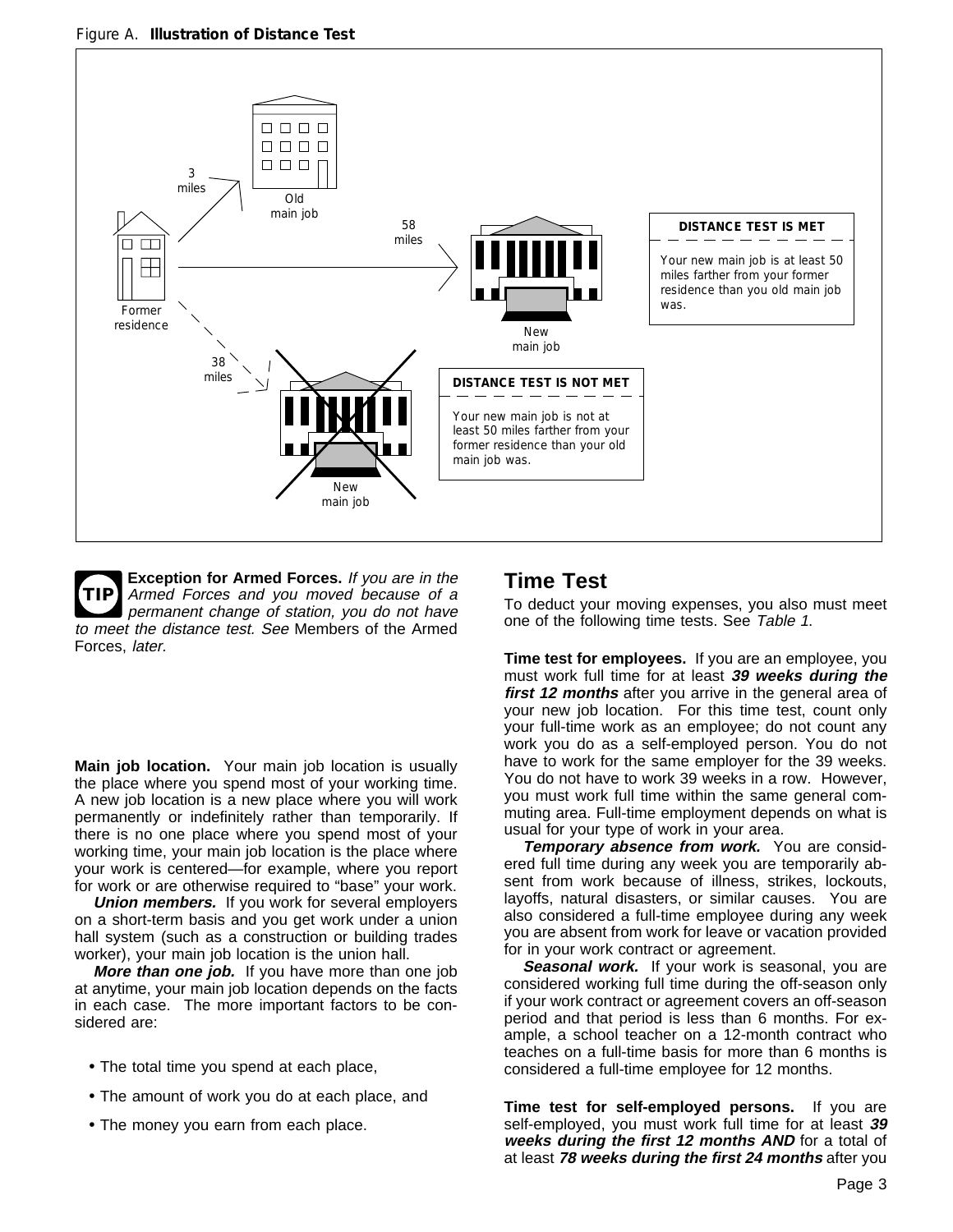arrive in your new job location. For this time test, count any full-time work you do as an employee or as a selfemployed person. You do not have to work for the same employer or be self-employed in the same trade or business for the 78 weeks.

**Self-employment.** You are self-employed if you work as the sole owner of an unincorporated business or as a partner in a partnership carrying on a business. You are not considered self-employed if you are semiretired, are a part-time student, or work only a few hours each week.

**Full-time work.** Whether you work full time during any week depends on what is usual for your type of work in your area. For example, you are a selfemployed dentist and maintain office hours 4 days a week. You are considered to perform services full time if maintaining office hours 4 days a week is usual for other self-employed dentists in the area.

**Temporary absence from work.** You are considered to be self-employed on a full-time basis during any week you are temporarily absent from work because of illness, strikes, natural disasters, or similar causes.

**Seasonal trade or business.** If your trade or business is seasonal, the off-season weeks when no work is required or available may be counted as weeks of performing services full time. The off season must be less than 6 months and you must work full time before and after the off season.

For example, you own and operate a motel at a beach resort. You are considered self-employed on a full-time basis during the weeks of the off season if the motel is closed for less than 6 months and you work as a full-time operator of the motel before and after the off season.

**TIP** return and both you and your spouse work full **Joint return.** If you are married and file a joint time, either of you can satisfy the full-time work test. However, you cannot combine the weeks your spouse worked with the weeks you worked to satisfy that test.

**Time test not yet met.** You can deduct your moving expenses on your 1998 tax return even if you have not yet met the time test by the date your 1998 return is due. You can do this if you expect to meet the 39-week test in 1999, or the 78-week test in 1999 or 2000. If you deduct moving expenses but do not meet the time test by 1999 or 2000, you must either:

- 1) Report your moving expense deduction as other income on your Form 1040 for the year you cannot meet the test, or
- 2) Amend your 1998 return.

Use Form 1040X, Amended U.S. Individual Income Tax Return, to amend your return.

| Table 1. Satisfying the Time Test for Employees |
|-------------------------------------------------|
| and Self-employed Persons                       |

| IF you are                                                                                     | THEN you satisfy the<br>time test by meeting                                                                                                             |  |  |
|------------------------------------------------------------------------------------------------|----------------------------------------------------------------------------------------------------------------------------------------------------------|--|--|
| An employee and become<br>self-employed before<br>satisfying the 39-week<br>test for employees | The 78-week test for<br>self-employed persons.                                                                                                           |  |  |
| Self-employed and<br>become an employee<br>before satisfying the<br>78-week test               | The 39-week test for<br>employees, or using the<br>time spent as a full-time<br>employee to satisfy the<br>78-week test.                                 |  |  |
| Both self-employed and<br>an employee                                                          | The 78-week test for a<br>self-employed person or<br>the 39-week test for an<br>employee. You must<br>determine which job you<br>spend the most time on. |  |  |

If you do not deduct your moving expenses on your 1998 return, and you later meet the time test, you can file an amended return for 1998 to take the deduction.

**Example.** You arrive in the general area of your new job on September 15, 1998. You deduct your moving expenses on your 1998 return, the year of the move, even though you have not yet met the time test by the date your return is due. If you do not meet the 39-week test by September 15, 1999, you must either:

- 1) Report as income on your 1999 return the amount you deducted as moving expenses on your 1998 return, or
- 2) Amend your 1998 return.

**Exceptions to the time test.** You do not have to meet the time test if one of the following applies.

- 1) You are in the Armed Forces and you moved because of a permanent change of station—see Members of the Armed Forces, later.
- 2) You moved to the United States because you retired—see Retirees or Survivors Who Move to the United States, later.
- 3) You are the survivor of a person whose main job location at the time of death was outside the United States—see Retirees or Survivors Who Move to the United States, later.
- 4) Your job at the new location ends because of death or disability.
- 5) You are transferred for your employer's benefit or laid off for a reason other than willful misconduct. For this exception, you must have obtained full-time employment, and you must have expected to meet the test at the time you started the job.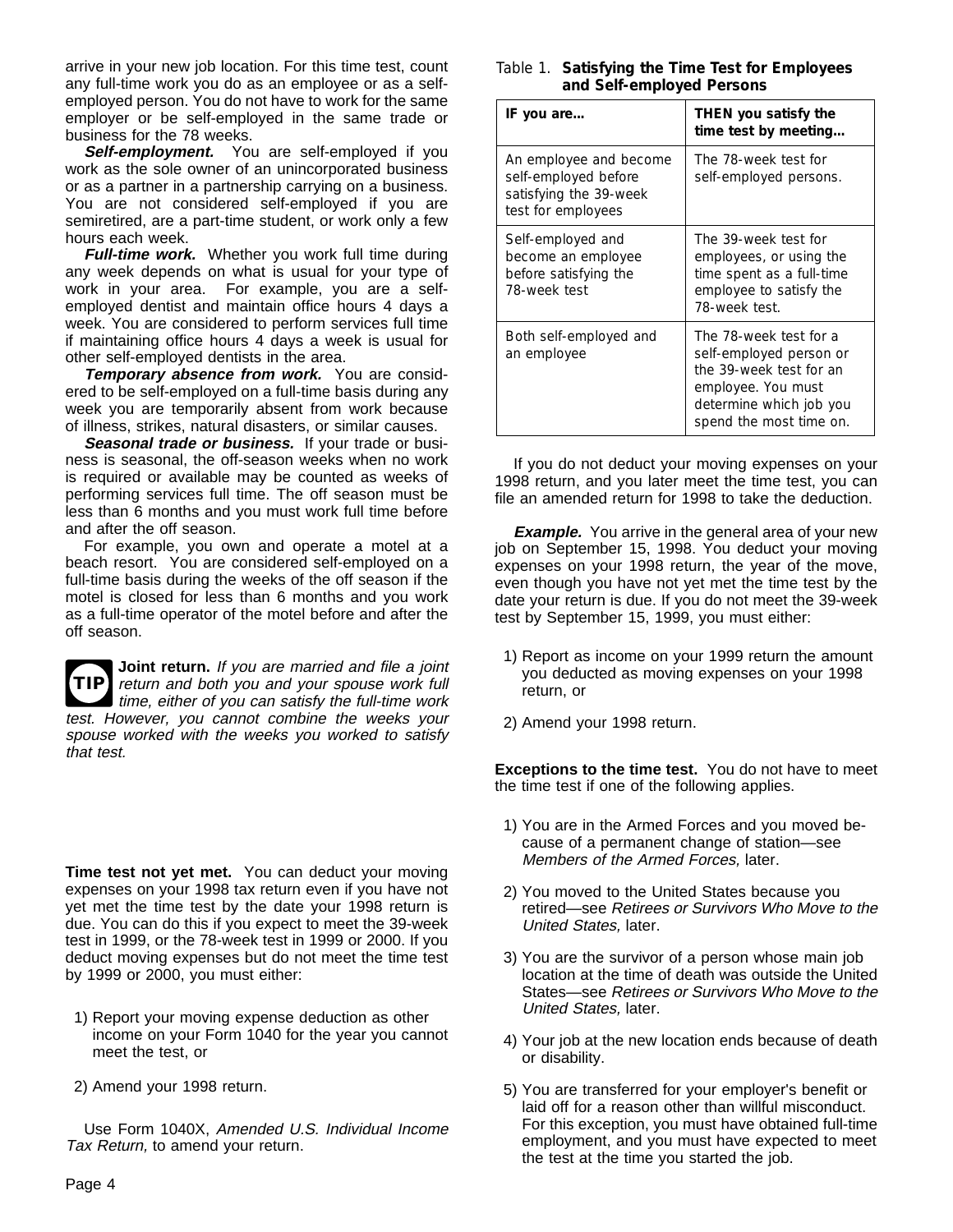

<sup>1</sup> Military persons should see *Members of the Armed Forces* for special rules that apply to them.

<sup>2</sup> Your move must be closely related to the start of work at your new job location. See *Related to Start of Work.*

 $3$  If you deduct expenses and do not meet this test later, you must either file an amended tax return or report your moving expense deduction as other income. See *Time test not yet met.*

<sup>4</sup> If you became self-employed during the first twelve months, answer YES if your combined time as a full-time employee and self-employed person equals or will equal at least 78 weeks in the first 24 months (including 39 weeks in the first 12 months) after you arrived in the new area.

### **Members of the Armed Forces**

If you are a member of the Armed Forces on active duty and you move because of a permanent change of station, you do not have to meet the **distance and time tests,** discussed earlier. You can deduct your unreimbursed allowable moving expenses.

A permanent change of station includes:

- 1) A move from your home to the first post of active duty,
- 2) A move from one permanent post of duty to another, and
- 3) A move from your last post of duty to your home or to a nearer point in the United States. The move must occur within one year of ending your active duty or within the period allowed under the Joint Travel Regulations.

**Spouse and dependents.** If a member of the Armed Forces deserts, is imprisoned, or dies, a permanent change of station for the spouse or dependent includes a move to:

- The place of enlistment,
- The member's, spouse's, or dependent's home of record, or
- A nearer point in the United States.

If the military moves you and your spouse and dependents to or from separate locations, the moves are treated as a single move to your new main job location.

**Services or reimbursements provided by government.** Do not include in income the value of moving and storage services provided by the government because of a permanent change of station. If the total reimbursements or allowances you receive from the government because of the move are more than your actual moving expenses, the government should include the excess in your wages on Form W–2. How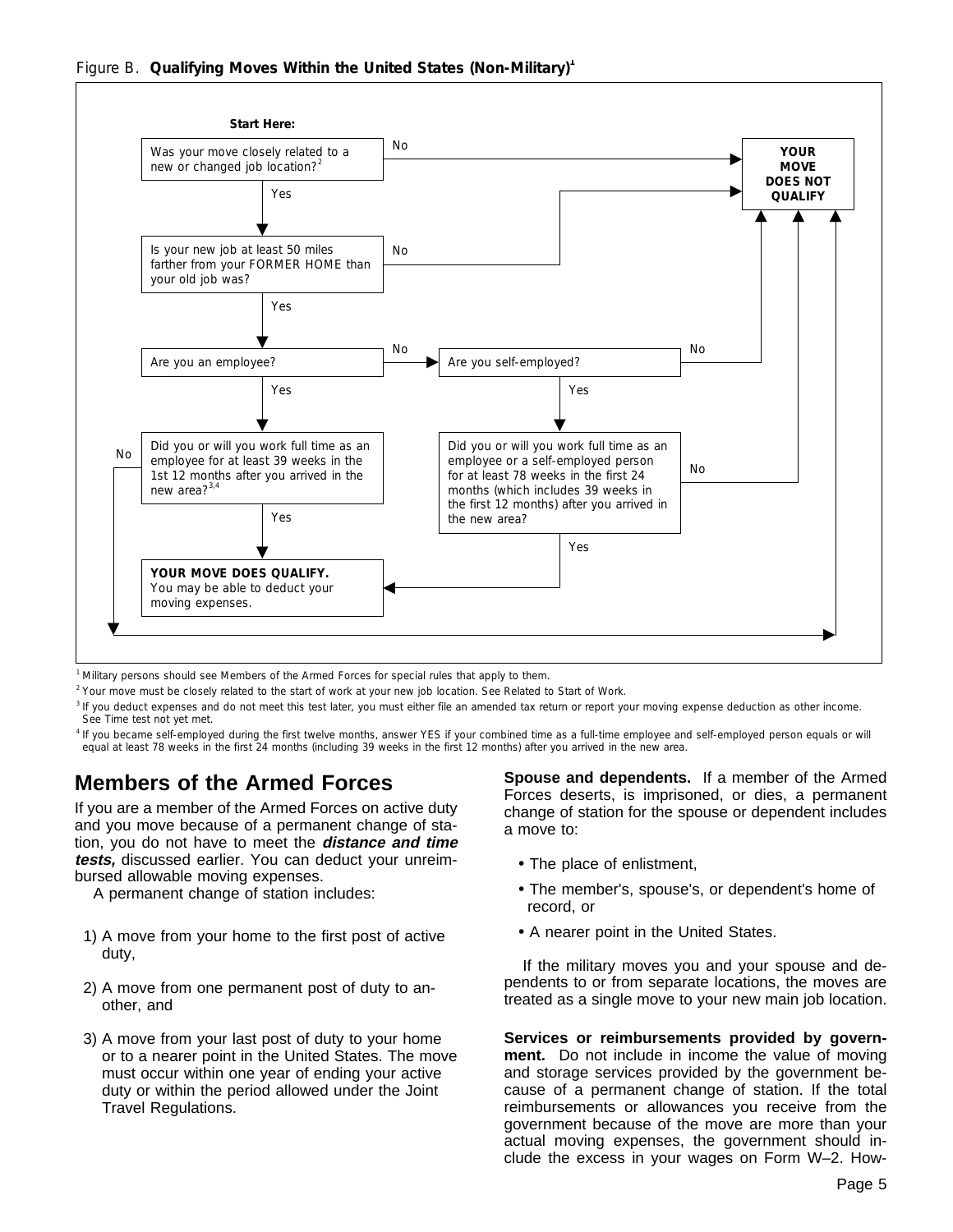ever, the excess portion of a dislocation allowance, a temporary lodging allowance, a temporary lodging expense, or a move-in housing allowance is not included in income. Do not attach Form 3903 to your Form 1040.

If your reimbursements or allowances are less than your actual moving expenses, do not include the reimbursements or allowances in income. You can deduct the expenses that exceed your reimbursements. See Deductible Moving Expenses, later.

**How to complete Form 3903 for members of the Armed Forces.** Take the following steps.

- 1) Complete lines 1 and 2, using your actual expenses. **Do not** include any expenses for moving services provided by the government.
- 2) Enter on line 4 the total reimbursements and allowances you received from the government for the expenses claimed on lines 1 and 2. **Do not** include the value of moving services provided by the government. Also do not include any part of a dislocation allowance, a temporary lodging allowance, a temporary lodging expense, or a move-in housing allowance.
- 3) Complete line 5. If line 3 is more than line 4, subtract line 4 from line 3 and enter the result on line 5 and on Form 1040, line 26. This is your moving expense deduction. If line 3 is equal to or less than line 4, enter zero on line 5 (you do not have a moving expense deduction). Subtract line 3 from line 4 and, if the result is more than zero, enter it on Form 1040, line 7.

If the military moves you and your spouse and dependents to or from different locations, treat these moves as a single move. Unless they exceed actual expenses, do not include in income reimbursements, allowances, or the value of moving and storage services provided by the government to move you, your spouse, and your dependents to and from the separate locations.



**!** Do not deduct any expenses for moving services provided by the government.

### **Retirees or Survivors Who Move to the United States**

You can deduct your allowable moving expenses if you move to the United States or to a possession of the United States. You do not have to meet the **time test,** discussed earlier, but you must meet the requirements discussed below.

**Retirees.** You can deduct moving expenses for a move to a new home in the United States when you permanently retire. However, both your former main job location and your former home must have been outside the United States.

**Permanently retired.** You are considered permanently retired when you cease gainful full-time employment or self-employment. If at the time you retire, you intend your retirement to be permanent, you will be considered retired though you later return to work. Your intention to retire permanently will be determined by:

- 1) Your age and health,
- 2) The customary retirement age for people who do similar work,
- 3) Whether you receive retirement payments from a pension or retirement fund, and
- 4) The length of time before you return to full-time work.

**Survivors.** You can deduct moving expenses for a move to a home in the United States if you are the spouse or the dependent of a person whose main job location at the time of death was outside the United States. The move must begin within 6 months after the decedent's death. It must be from the decedent's former home outside the United States. That home must also have been your home.

**When a move begins.** A move begins when one of the following events occurs.

- 1) You contract for your household goods and personal effects to be moved to your home in the United States, but only if the move is completed within a reasonable time.
- 2) Your household goods and personal effects are packed and on the way to your home in the United States.
- 3) You leave your former home to travel to your new home in the United States.

# **Deductible Moving Expenses**

If you meet the requirements discussed earlier, you can deduct the reasonable expenses of:

- 1) Moving your household goods and personal effects (including in-transit or foreign-move storage expenses), and
- 2) Traveling (including lodging but not meals) to your new home.

However, you cannot deduct any expenses for meals.

**Reasonable expenses.** You can deduct only those expenses that are reasonable for the circumstances of your move. For example, the cost of traveling from your former home to your new one should be by the shortest, most direct route available by conventional transportation. If during your trip to your new home, you make side trips for sight-seeing, the additional expenses for your side trips are not deductible as moving expenses.

**Travel by car.** If you use your car to take yourself, members of your household, or your personal effects to your new home, you can figure your expenses by deducting either:

1) Your **actual expenses,** such as gas and oil for your car, if you keep an accurate record of each expense, or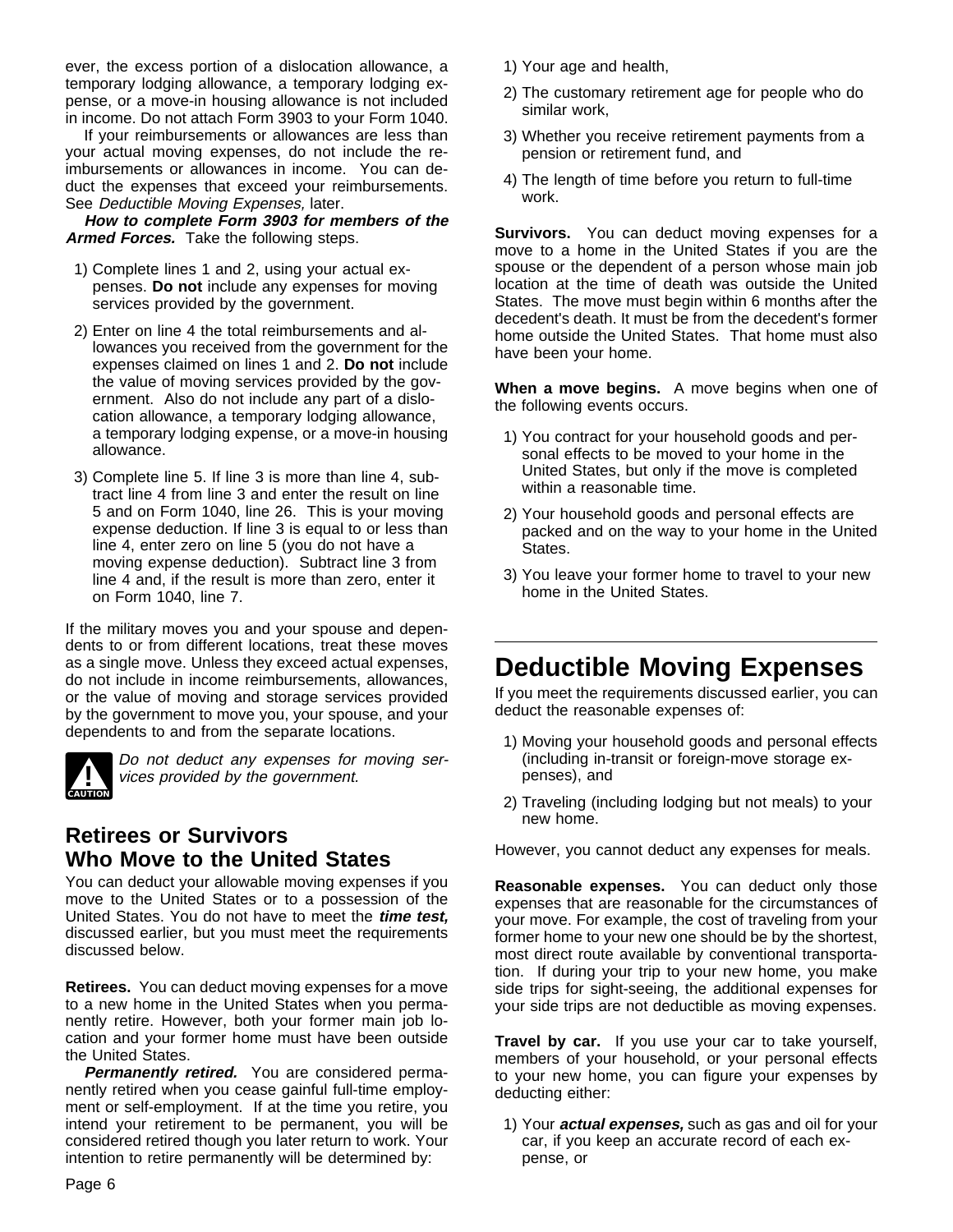#### 2) **10 cents a mile.**

You can deduct parking fees and tolls you pay in moving. You cannot deduct any part of general repairs, general maintenance, insurance, or depreciation for your car.

**Member of your household.** You can deduct moving expenses you pay for yourself and members of your household. A member of your household is anyone who has both your former and new home as his or her home. It does not include a tenant or employee, unless you can claim that person as a dependent.

**Location of move.** There are different rules for moving within or to the United States than for moving outside the United States. These rules are discussed separately, next.

### **Moves Within or to the United States**

If you meet the requirements under Who Can Deduct Moving Expenses, earlier, you can deduct allowable expenses for a move to the area of a new main job location within the United States or its possessions. Your move may be from one United States location to another or from a foreign country to the United States.

**Form 3903.** Use Form 3903 to deduct your moving expenses. An example of a filled-in Form 3903 is shown later.

**Household goods and personal effects.** You can deduct the cost of packing, crating, and transporting your household goods and personal effects and those of the members of your household from your former home to your new home. If you use your own car to move your things, see Travel by car, earlier. You can include the cost of storing and insuring household goods and personal effects within **any period of 30 consecutive days** after the day your things are moved from your former home and before they are delivered to your new home.

You can deduct any costs of connecting or disconnecting utilities required because you are moving your household goods, appliances, or personal effects.

You can deduct the cost of shipping your car and your household pets to your new home.

You can deduct the cost of moving your household goods and personal effects from a place other than your former home. Your deduction is limited to the amount it would have cost to move them from your former home.

**Example.** Paul Brown is a resident of North Carolina and has been working there for the last 4 years. Because of the small size of his apartment, he stored some of his furniture in Georgia with his parents. Paul got a job in Washington, DC. It cost him \$300 to move his furniture from North Carolina to Washington and \$1,100 to move his furniture from Georgia to Washington. If Paul shipped his furniture in Georgia from North Carolina (his former home), it would have cost \$600. He can deduct only \$600 of the \$1,100 he paid. He can deduct \$900 (\$300 + \$600).



**!** You cannot deduct the cost of moving furniture you buy on the way to your new home.

**Travel expenses.** You can deduct the cost of transportation and lodging for yourself and members of your household while traveling from your former home to your new home. This includes expenses for the day you arrive. You can include any lodging expenses you had in the area of your former home within one day after you could not live in your former home because your furniture had been moved. You can deduct expenses for only one trip to your new home for yourself and members of your household. However, all of you do not have to travel together. If you use your own car, see Travel by car, earlier.

### **Moves Outside the United States**

To deduct allowable expenses for a move outside the United States, you must be a United States citizen or resident alien who moves to the area of a new place of work outside the United States or its possessions. You must meet the requirements under Who Can Deduct Moving Expenses, earlier.

**Form 3903.** Use Form 3903 if you moved outside the United States or its possessions. A filled-in Form 3903 is shown later. A separate Form 3903 must be completed for each foreign move.

For an explanation of expenses that you can deduct, see the discussion Moves Within or to the United States, earlier. The following discussion gives additional information on expenses that you can deduct on Form 3903.

**Storage expenses.** You can deduct the reasonable expenses of moving your personal effects to and from storage. You can also deduct the reasonable expenses of storing your personal effects for all or part of the time the new job location remains your main job location. The new job location must be outside the United States.

You do not have to complete Form 3903 if all of the following apply.

- 1) You moved in an earlier year.
- 2) You are claiming only storage fees while you are away from the United States.
- 3) Any amount your employer paid for the storage fees is included as wages in box 1 of your Form W-2.

Instead, enter the net amount (after the reduction for the part that is allocable to excluded income) on line 26, Form 1040, and write "Storage" next to the amount.

**Moving expenses allocable to excluded foreign income.** If you live and work outside the United States, you may be able to exclude from income part of the income you earn in the foreign country. You may also be able to claim a foreign housing exclusion or deduction. If you claim the foreign earned income or foreign housing exclusions, you cannot deduct the part of your allowable moving expenses that relates to the excluded income.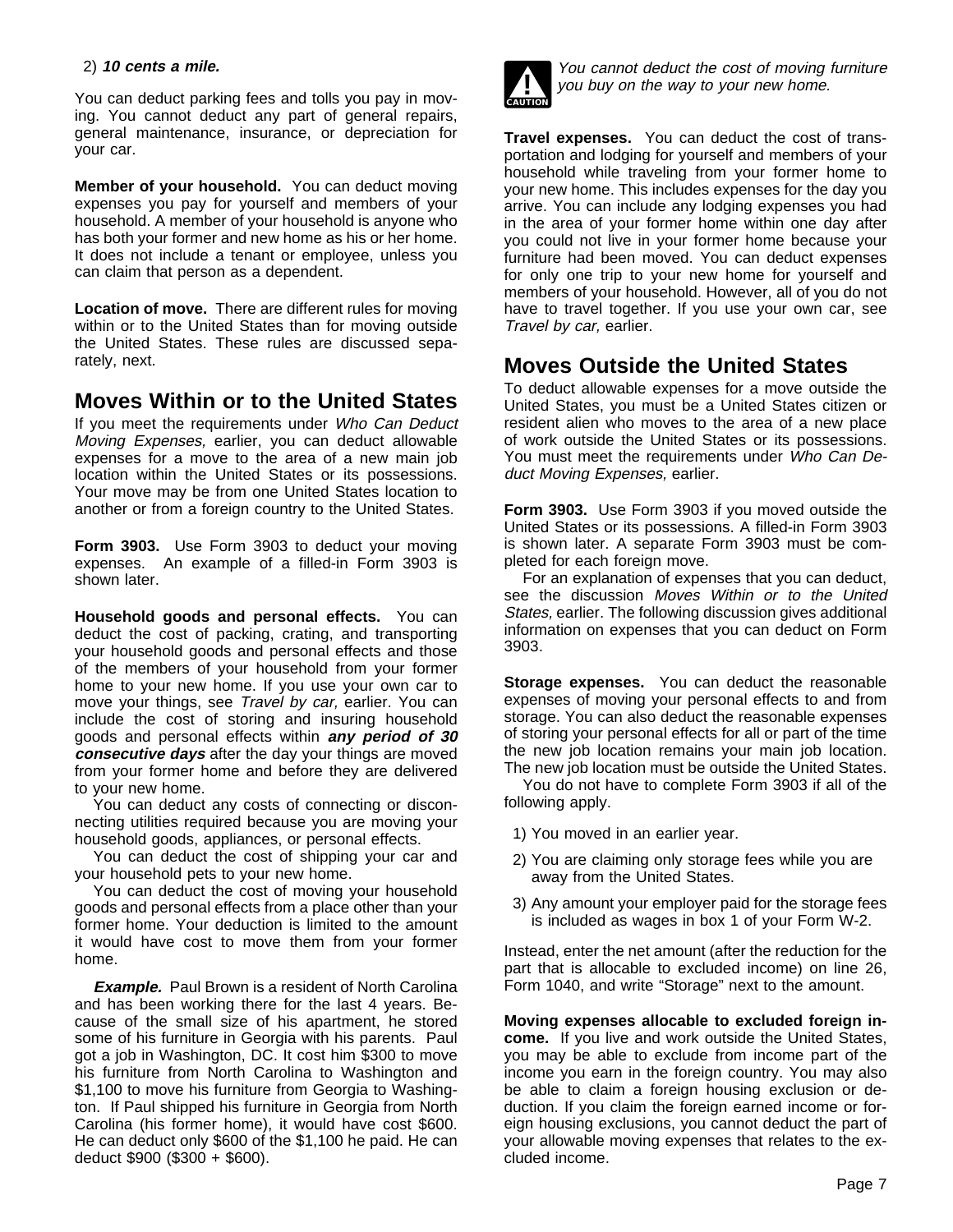**TIP** Publication 54, Tax Guide for U.S. Citizens and Resident Aliens Abroad, discusses the foreign earned income exclusion, the foreign housing exclusion, and the foreign housing deduction. It also explains how to figure the part of your moving expenses that relates to excluded income. You can get the publication from most United States Embassies and consulates, or by writing to the IRS Forms Distribution Center for your area as shown in your income tax package.

# **Nondeductible Expenses**

You cannot deduct the following items as moving expenses:

- Pre-move househunting expenses,
- Temporary living expenses,
- Meal expenses,
- Expenses of buying or selling a home,
- Expenses of getting or breaking a lease,
- Security deposits (including any given up due to the move),
- Home improvements to help sell your home,
- Loss on the sale of your home,
- Mortgage penalties,
- Losses from disposing of memberships in clubs,
- Any part of the purchase price of your new home,
- Real estate taxes,
- Car tags,
- Driver's license,
- Refitting carpets and draperies, and
- Storage charges except those incurred in-transit and for foreign moves.

**Temporary employment.** You cannot take a moving expense deduction and a business expense deduction for the same expenses. You must decide if your expenses are deductible as moving expenses or as business expenses. For example, expenses you have for travel, meals, and lodging while temporarily working at a place away from your regular place of work may be deductible as business expenses if you are considered away from home on business. Generally, your work at a single location is considered temporary if it is realistically expected to last (and does in fact last) for one year or less.



See Publication 463, Travel, Entertainment, Gift, and Car Expenses, for information on deducting your expenses.

# **Tax Withholding and Estimated Tax**

Your employer must withhold income tax, social security tax, and Medicare tax from reimbursements and allowances paid to you that are included in your income. See Reimbursements included in income, later.

**Reimbursements excluded from income.** Your employer should not include in your wages reimbursements paid under an accountable plan (explained later) for moving expenses that you:

- 1) Could deduct if you had paid or incurred them, and
- 2) Did not deduct in an earlier year.

These reimbursements are fringe benefits excludable from your income as qualified moving expense reimbursements. Your employer should report these reimbursements in box 13 of Form W–2.



for these reimbursed expenses (see<br> **CAUTION** imbursements under How To Report, *later*). You **cannot** claim a moving expense deduction for these reimbursed expenses (see Re-

**Expenses deducted in earlier year.** If you receive reimbursement this year for moving expenses deducted in an earlier year, and the reimbursement is not included as wages in box 1 of your Form W-2, you must include the reimbursement on line 21 of your Form 1040. Your employer should show the amount of your reimbursement in box 13 of your Form W-2.

**Reimbursements included in income.** Your employer must include in your income any reimbursements made (or treated as made) under a nonaccountable plan, even if they are for deductible moving expenses. See Reimbursements under How To Report, later. Your employer must also include in your gross income as wages any reimbursements of, or payments for, nondeductible moving expenses. This includes amounts your employer reimbursed you under an accountable plan (explained later) for meals, househunting trips, and real estate expenses. It also includes reimbursements that exceed your deductible expenses and that you do not return to your employer.

**Reimbursement for deductible and nondeductible expenses.** If your employer reimburses you for both deductible and nondeductible moving expenses, your employer must determine the amount of the reimbursement that is not taxable and not subject to withholding. Your employer must treat any remaining amount as taxable wages, and withhold income tax, social security tax, and Medicare tax.

**Amount of income tax withheld.** If the reimbursements or allowances you receive are taxable, the amount of income tax your employer will withhold depends on several factors. It depends in part on whether or not income tax is withheld from your regular wages,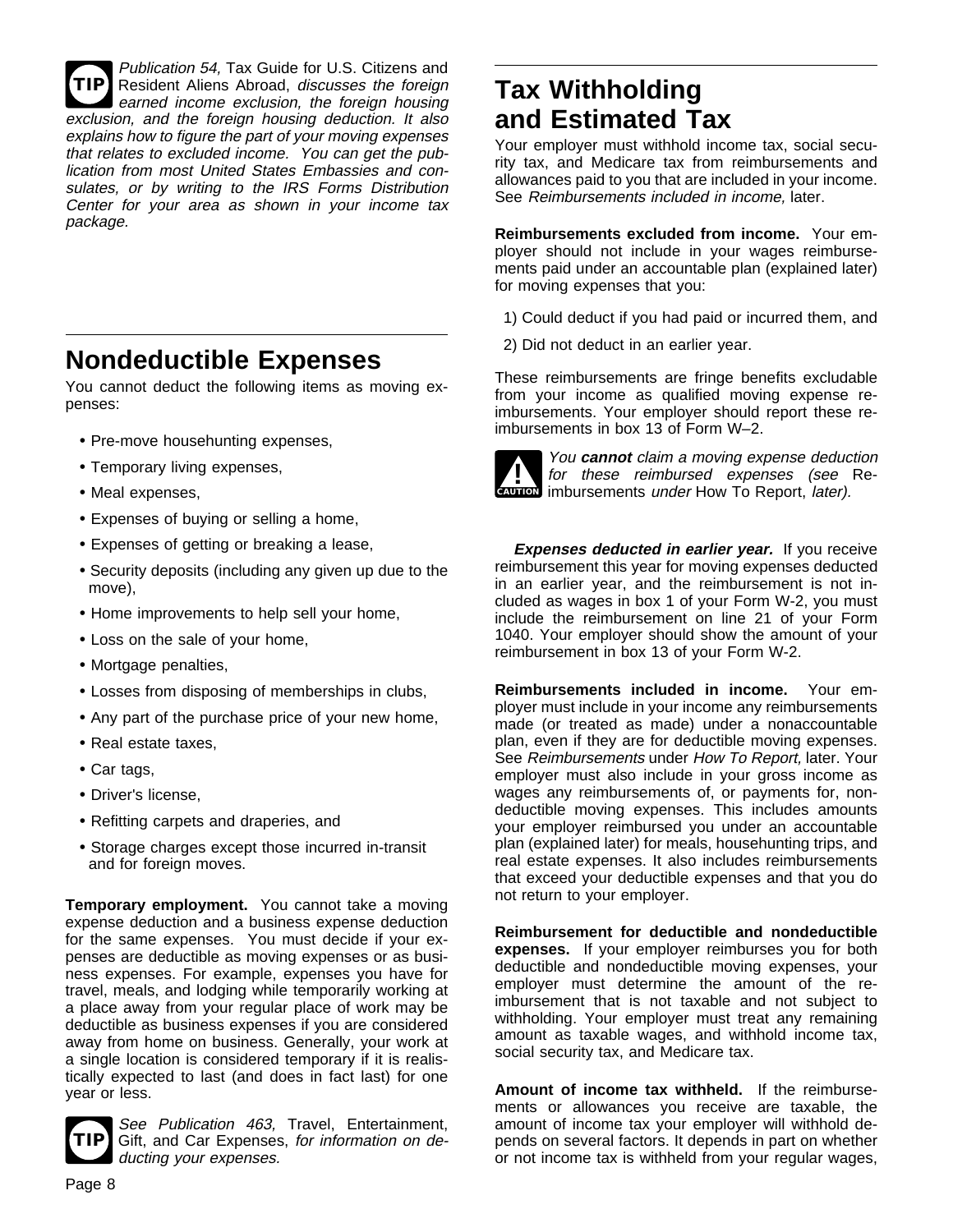on whether or not the reimbursements and allowances are combined with your regular wages, and on any information you have given to your employer on Form W–4, Employee's Withholding Allowance Certificate.

**Estimated tax.** If you must make estimated tax payments, you need to take into account any taxable reimbursements and deductible moving expenses in figuring your estimated tax. For details about estimated tax, see Publication 505, Tax Withholding and Estimated Tax.

## **How To Report**

The following discussions explain how to report your moving expenses and any reimbursements or allowances you received for your move.



**TIP** if your move was within or to the United States Use **Form 3903** to report your moving expenses or its possessions. Use a separate Form 3903 for each qualified move.

**Where to deduct.** Deduct your moving expenses on line 26 of Form 1040. The amount of moving expenses you can deduct is shown on line 5 of Form 3903.



**!** You cannot deduct moving expenses on Form 1040EZ or Form 1040A.

### **Reimbursements**

This section explains what to do when you receive a reimbursement (including advances and allowances) for any of your moving expenses discussed in this publication.

If you received a reimbursement for your allowable moving expenses, how you report this amount and your expenses depends on whether the reimbursement was paid to you under an accountable plan or a nonaccountable plan. These plans are discussed later. For a quick overview of how to report the reimbursement, see Table 2.

Your employer should tell you what method of reimbursement is used and what records they require.

**Employers.** If you are an employer and you reimburse employee moving expenses, how you treat this reimbursement on your employee's Form W–2 depends in part on whether you have an accountable plan. Reimbursements treated as paid under an accountable plan are reported in box 13 with code **P.** For more information, see Publication 535, Business Expenses.

Reimbursements treated as paid under nonaccountable plans, as explained later, are reported as pay. See Publication 15, Circular E, Employer's Tax Guide, for information on employee pay.

**Accountable plans.** To be an accountable plan, your employer's reimbursement arrangement must require you to meet all three of the following rules.

- 1) Your expenses must be of the type for which a deduction would be allowed had you paid them yourself—that is, the reasonable expenses of moving your possessions from your former home to your new home, and traveling from your former home to your new home.
- 2) You must adequately account to your employer for these expenses within a reasonable period of time.
- 3) You must return any excess reimbursement or allowance within a reasonable period of time.

An **excess reimbursement** includes any amount you are paid or allowed that is more than the moving expenses that you adequately accounted for to your employer. See Returning excess reimbursements, later, for information on how to handle these excess amounts.

**Adequate accounting.** You adequately account by giving your employer documentary evidence of your moving expenses, along with a statement of expense, an account book, a diary, or a similar record in which you entered each expense at or near the time you had it. Documentary evidence includes receipts, canceled checks, and bills.

**Returning excess reimbursements.** You must be required to return any excess reimbursement for your moving expenses to the person paying the reimbursement. Excess reimbursement includes any amount for which you did not adequately account within a reasonable period of time. For example, if you received an advance and you did not spend all the money on deductible moving expenses, or you do not have proof of all your expenses, you have an excess reimbursement.

**Reasonable period of time.** What constitutes a "reasonable period of time" depends on the facts and circumstances of your situation. However, regardless of the facts and circumstances of your situation, actions that take place within the time specified in the following list will be treated as taking place within a reasonable period of time.

- 1) You receive an advance within 30 days of the time you have an expense.
- 2) You adequately account for your expenses within 60 days after they were paid or incurred.
- 3) You return any excess reimbursement within 120 days after the expense was paid or incurred.
- 4) You are given a periodic statement (at least quarterly) that asks you to either return or adequately account for outstanding advances **and** you comply within 120 days of the statement.

**Employee meets accountable plan rules.** If for all reimbursements you meet the three rules for an accountable plan, your employer should not include any reimbursements of allowable expenses in your income in box 1 of your Form W–2. Instead, your employer should include the reimbursements in box 13 of your Form W–2.

**Example.** You lived in Boston and accepted a job in Atlanta. You sold your home at a loss and bought a new one in Atlanta. Under an accountable plan, your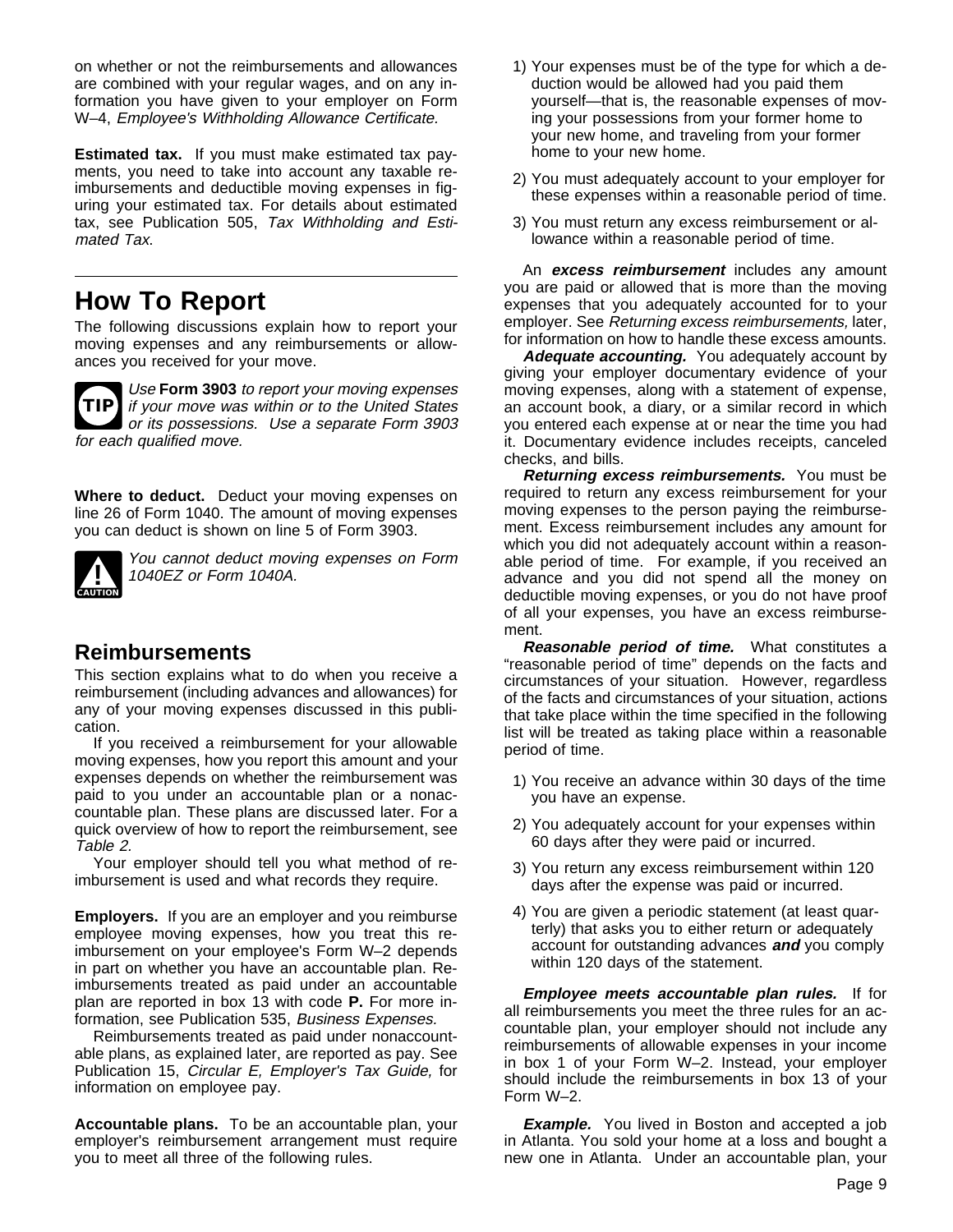|                                                                                                        | <b>Reporting Employee Moving Expenses and Reimbarsements</b>                                                                                                          |                                                                                                                                                                                                                           |
|--------------------------------------------------------------------------------------------------------|-----------------------------------------------------------------------------------------------------------------------------------------------------------------------|---------------------------------------------------------------------------------------------------------------------------------------------------------------------------------------------------------------------------|
| <b>Type of Reimbursement</b><br>Arrangement                                                            | <b>Employer Reports on Form W-2</b>                                                                                                                                   | Employee Shows on Form 3903                                                                                                                                                                                               |
| F Accountable                                                                                          |                                                                                                                                                                       |                                                                                                                                                                                                                           |
| Actual allowable expense<br>reimbursement                                                              | Reimbursement reported only in<br>box 13-it is not reported in box 1                                                                                                  | All allowable expenses and<br>reimbursements if excess expenses<br>are claimed. $1$<br>Otherwise, form is not filed.                                                                                                      |
| Adequate accounting and excess<br>returned                                                             |                                                                                                                                                                       |                                                                                                                                                                                                                           |
| Actual allowable expense<br>reimbursement                                                              | Excess reported as wages in box<br>1. Amount adequately accounted<br>for is reported only in box 13-it is<br>not reported in box 1.                                   | All allowable expenses (and<br>reimbursements reported on Form<br>W-2, box 13) if expenses in excess<br>of the reimbursement reported in<br>box 13 of Form W-2 are claimed. <sup>1</sup><br>Otherwise, form is not filed. |
| Adequate accounting and return of<br>excess both required but excess<br>not returned                   |                                                                                                                                                                       |                                                                                                                                                                                                                           |
| Actual allowable expense<br>reimbursement with mileage<br>allowance (up to standard mileage            | Reimbursement reported only in<br>box 13-it is not reported in box 1                                                                                                  | All allowable expenses and<br>reimbursements if excess expenses<br>are claimed. $1$                                                                                                                                       |
| rate)                                                                                                  |                                                                                                                                                                       | Otherwise, form is not filed.                                                                                                                                                                                             |
| Adequate accounting and excess<br>returned                                                             |                                                                                                                                                                       |                                                                                                                                                                                                                           |
| Actual allowable expense<br>reimbursement with mileage<br>allowance (exceeds standard<br>mileage rate) | Excess reported as wages in box<br>1. Amount up to the standard<br>mileage rate and other<br>reimbursement is reported only in<br>box 13-it is not reported in box 1. | All allowable expenses (and<br>reimbursements reported on Form<br>W-2, box 13) if expenses in excess<br>of the reimbursement reported in<br>box 13 of Form W-2 are claimed. <sup>1</sup><br>Otherwise, form is not filed. |
| Adequate accounting up to the<br>standard mileage rate only and<br>excess not returned                 |                                                                                                                                                                       |                                                                                                                                                                                                                           |
| <b>T</b> Nonaccountable                                                                                |                                                                                                                                                                       |                                                                                                                                                                                                                           |
| Either adequate accounting or<br>return of excess, or both not<br>required by plan                     | Entire amount is reported as wages<br>in box 1.                                                                                                                       | All allowable expenses <sup>1</sup>                                                                                                                                                                                       |
| <b>IF</b> No reimbursement                                                                             | Normal reporting of wages, etc.                                                                                                                                       | All allowable expenses <sup>1</sup>                                                                                                                                                                                       |

#### Table 2. **Reporting Employee Moving Expenses and Reimbursements**

<sup>1</sup> Any allowable moving expense is carried to line 26 of Form 1040 and deducted as an adjustment to gross income.

employer reimbursed you for your actual traveling expenses from Boston to Atlanta and the cost of moving your furniture to Atlanta.

Your employer will include the reimbursement in box 13 of your Form W–2. If your allowable expenses are more than your reimbursement, show all of your expenses on lines 1 and 2 of Form 3903. Include the reimbursement on line 4 of Form 3903.

**Employee does not meet accountable plan rules.** You may be reimbursed by your employer, but for part of your expenses you may not meet all three rules.

If your deductible expenses are reimbursed under an otherwise accountable plan but you do not return, within a reasonable period, any reimbursement of expenses for which you did not adequately account, then only the amount for which you did adequately account is considered as paid under an accountable plan. The remaining expenses are treated as having been reimbursed under a nonaccountable plan (discussed later).

**Reimbursement of nondeductible expenses.** You may be reimbursed by your employer for moving expenses, some of which are deductible expenses and some of which are not deductible. The reimbursements received for the nondeductible expenses are treated as paid under a nonaccountable plan.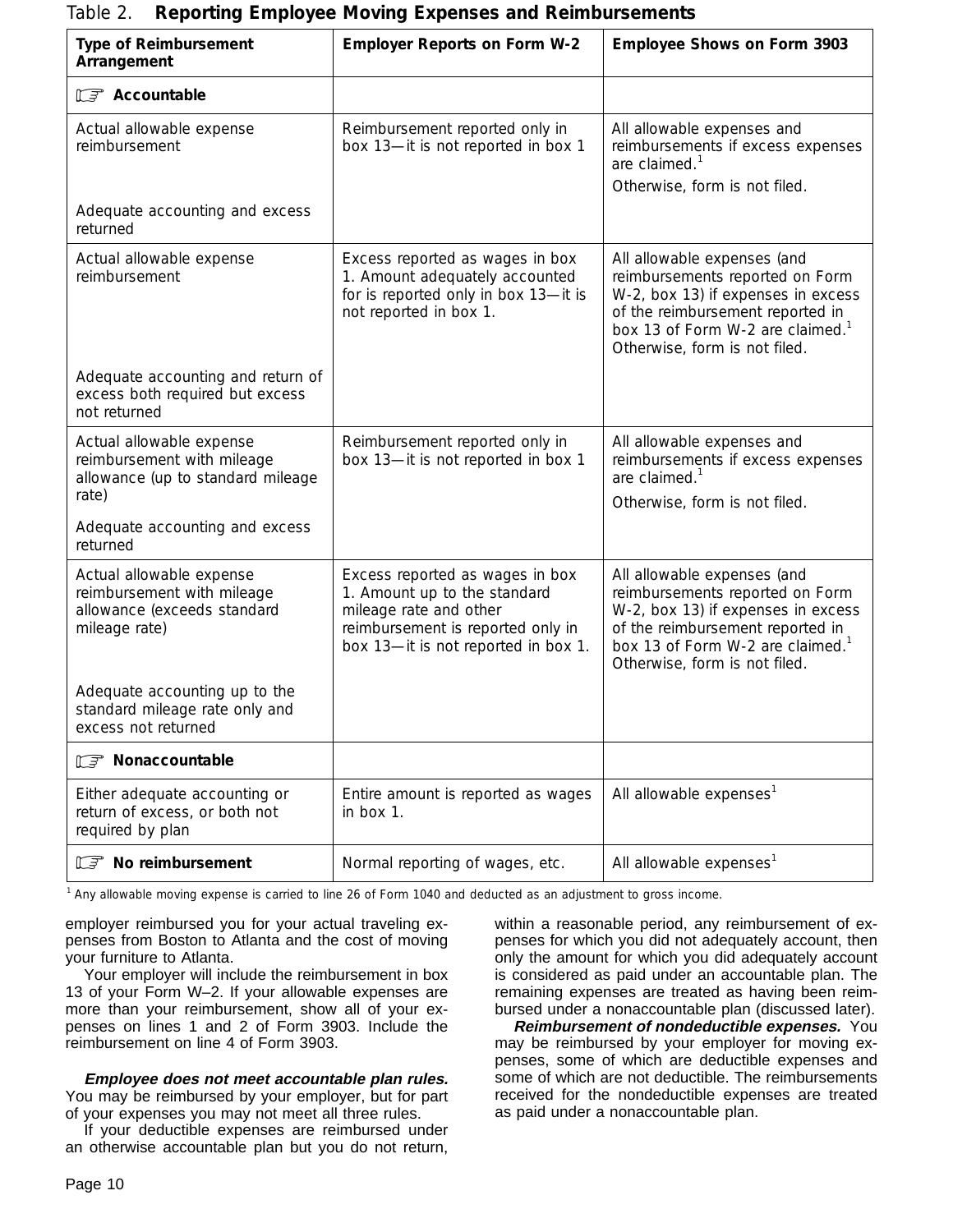**Nonaccountable plans.** A nonaccountable plan is a reimbursement arrangement that does not meet the three rules listed earlier under Accountable plans.

In addition, the following payments will be treated as paid under a nonaccountable plan:

- 1) Excess reimbursements you fail to return to your employer, and
- 2) Reimbursements of nondeductible expenses. See Reimbursement of nondeductible expenses, earlier.

If an arrangement pays for your moving expenses by reducing your wages, salary, or other pay, the amount of the reduction will be treated as a payment made under a nonaccountable plan. This is because you are entitled to receive the full amount of your pay regardless of whether you had any moving expenses.

If you are not sure if the moving expense reimbursement arrangement is an accountable or nonaccountable plan, ask your employer.

Your employer will combine the amount of any reimbursement paid to you under a nonaccountable plan with your wages, salary, or other pay. Your employer will report the total in box 1 of your Form W–2.

**Example.** To get you to work in another city, your new employer reimburses you under an accountable plan for the \$7,500 loss on the sale of your home. Since this is a reimbursement of a nondeductible expense, it is treated as paid under a nonaccountable plan and must be included as pay on your Form W–2.

**Completing Form 3903.** Complete the Distance Test Worksheet in the instructions for Form 3903 to see whether you meet the distance test. If so, complete lines 1–3 using your actual expenses (except, if you use your own car, you can figure expenses based on a mileage rate of 10 cents a mile, instead of on actual amounts for gas and oil). Enter on line 4 the total amount of your moving expense reimbursement that was excluded from your wages. This excluded amount should be identified with code **P** in box 13 of Form W–2.

If line 3 is more than line 4, subtract line 4 from line 3 and enter the result on line 5 and on Form 1040, line 26. This is your moving expense deduction. If line 3 is equal to or less than line 4, enter zero on line 5 (you have no moving expense deduction). Subtract line 3 from line 4 and, if the result is more than zero, include it on Form 1040, line 7.

**Uniform Relocation Assistance and Real Property Acquisition Policies Act of 1970.** Do not include in income any moving expense payment you received under the Uniform Relocation Assistance and Real Property Acquisition Policies Act of 1970. These payments are made to persons displaced from their homes, businesses, or farms by federal projects.

### **When To Deduct Expenses**

If you were not reimbursed, deduct your allowable moving expenses either in the year you had them or in the year you paid them.

**Example.** In December 1998, your employer transferred you to another city in the United States, where you still work. You are single and were not reimbursed for your moving expenses. In 1998 you paid for moving your furniture. You deducted these expenses in 1998. In January 1999, you paid for travel to the new city. You can deduct these additional expenses in 1999.

**Reimbursed expenses.** If you are reimbursed for your expenses, you may be able to deduct your allowable expenses either in the year you had them or paid them. If you use the cash method of accounting, you can choose to deduct the expenses in the year you are reimbursed even though you paid the expenses in a different year. See Choosing when to deduct, later.

If you are reimbursed for your expenses in a later year than you paid the expenses, you may want to delay taking the deduction until the year you receive the reimbursement. If you do not choose to delay your deduction until the year you are reimbursed, you must include the reimbursement in your income, even if you are reimbursed under an accountable plan. See Reimbursements excluded from income and its discussion, Expenses deducted in earlier year, under Tax Withholding and Estimated Tax, earlier.

**Choosing when to deduct.** If you use the cash method of accounting, which is used by most individuals, you can choose to deduct moving expenses in the year your employer reimburses you if:

- 1) You paid the expenses in a year before the year of reimbursement, or
- 2) You paid the expenses in the year immediately after the year of reimbursement but by the due date, including extensions, for filing your return for the reimbursement year.

**How to make the choice.** You can choose to deduct moving expenses in the year you received reimbursement by taking the deduction on your return, or amended return, for that year.

**CAUTION** excluded from your income. Reimbursements **!** You cannot deduct any moving expenses for<br>which you received a reimbursement that was excluded from, or included in, income are discussed under Tax Withholding and Estimated Tax, earlier.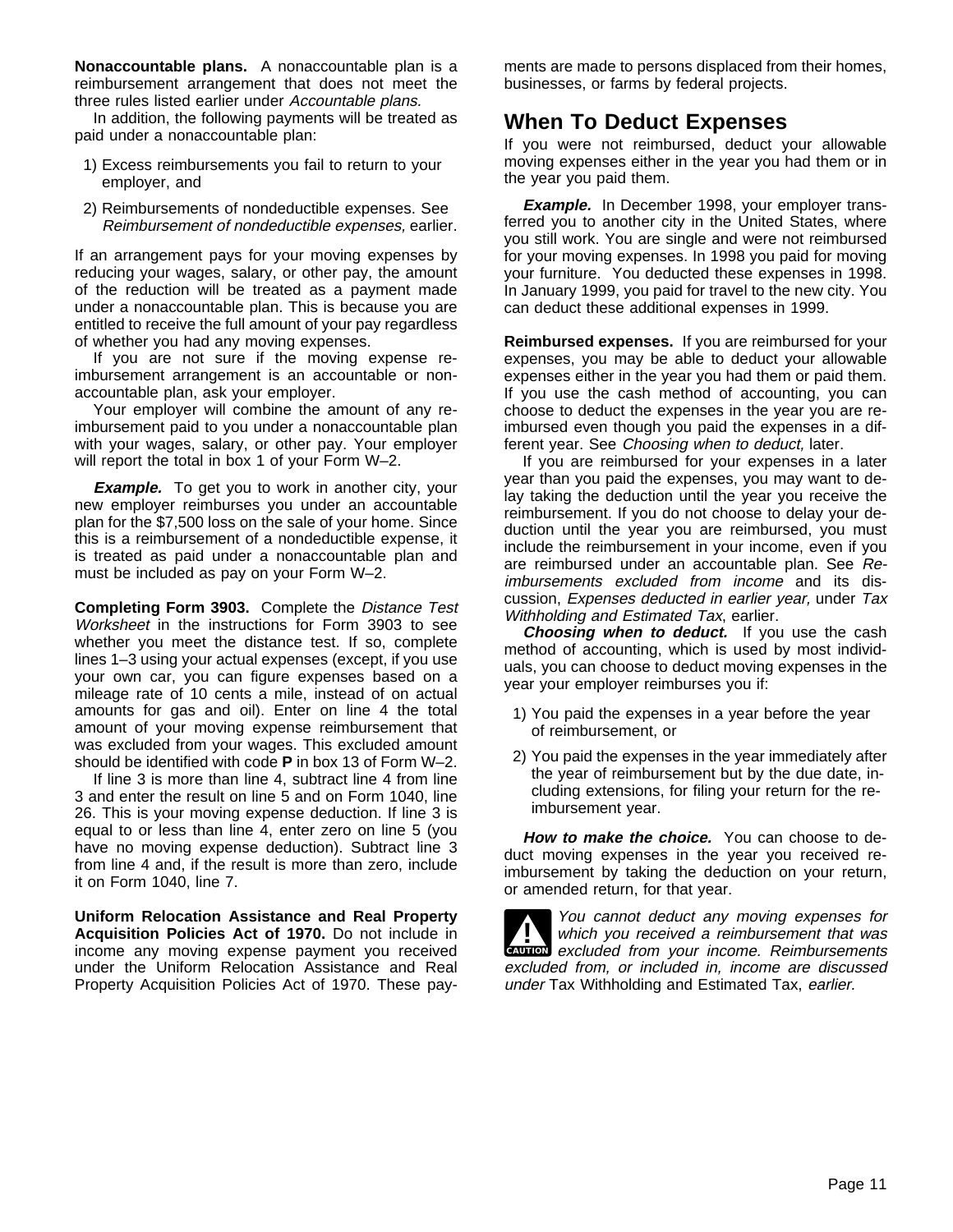# **Example: Moving Within the United States**

Tom Smith is married and has two children. He owned his home in Detroit where he worked. On February 8, his employer told him that he would be transferred to San Diego as of April 10 that year. His wife, Peggy, flew to San Diego on March 1 to look for a new home. She put down \$25,000 on a house being built and came back to Detroit on March 4. The Smiths sold their Detroit home for \$1,500 less than they paid for it. They contracted to have their personal effects moved to San Diego on April 3. The family drove to San Diego where they found that their new home was not finished. They stayed in a nearby motel until the house was ready on May 1. On April 10, Tom went to work in the San Diego plant where he still works.

His records for the move show:

| 25,000<br>3) Real estate commission paid on sale of Detroit<br>3,500<br>4) Loss on sale of Detroit home (not including real<br>1,500<br>5) Amount paid for moving personal effects<br>8.000<br>6) Expenses of driving to San Diego:<br>Mileage (Start 14.278: End 16.478)<br>220<br>180<br>720<br>7) Cost of temporary living expenses in San Diego:<br>\$42.974 | 1) Peggy's pre-move househunting trip: |  | \$524 |
|------------------------------------------------------------------------------------------------------------------------------------------------------------------------------------------------------------------------------------------------------------------------------------------------------------------------------------------------------------------|----------------------------------------|--|-------|
|                                                                                                                                                                                                                                                                                                                                                                  |                                        |  |       |
|                                                                                                                                                                                                                                                                                                                                                                  |                                        |  |       |
|                                                                                                                                                                                                                                                                                                                                                                  |                                        |  |       |
|                                                                                                                                                                                                                                                                                                                                                                  |                                        |  |       |
|                                                                                                                                                                                                                                                                                                                                                                  |                                        |  |       |
|                                                                                                                                                                                                                                                                                                                                                                  |                                        |  |       |
|                                                                                                                                                                                                                                                                                                                                                                  |                                        |  |       |

Tom was reimbursed \$10,599 under an accountable plan as follows:

| - 400 |
|-------|
|       |
|       |
|       |
|       |

Tom's employer gave him a breakdown of the amount of reimbursement.

The employer included this reimbursement on Tom's Form W–2 for the year. The reimbursement of deductible expenses, \$7,200 (\$6,800 + \$400) for moving household goods and travel to San Diego, was included in box 13 of Form W–2. His employer identified this amount with code **P.**

The employer included the balance, \$3,399 reimbursement of nondeductible expenses, in box 1 of Form W–2 with Tom's other wages. He must include this amount on line 7 of Form 1040. The employer withholds taxes from the \$3,399, as discussed under Nondeductible expenses, earlier. Also, Tom's employer could have given him a separate Form W–2 for his moving reimbursement.

Tom figures his deduction for moving expenses as follows:

| Minus: Reimbursement included in box 13 of |  |
|--------------------------------------------|--|
|                                            |  |

Tom enters these amounts on Form 3903 to figure his deduction. His Form 3903 and Distance Test Worksheet are shown later. He also enters his deduction, \$1,200, on line 26, Form 1040.

**Nondeductible expenses.** Of the \$42,974 moving expenses that Tom incurred, the following items cannot be deducted.

- Item 1, pre-move househunting expenses.
- Item 2, the down payment on the San Diego home. If any part of it were for payment of deductible taxes or interest on the mortgage on the house, that part would be deductible as an itemized deduction.
- Item 3, the real estate commission paid on the sale of the Detroit home. The commission is used to figure the gain or loss on the sale.
- Item 4, the loss on the sale of the Detroit home. The Smiths cannot deduct it even though Tom's employer reimbursed him for it.
- Item 6, the meals expense while driving to San Diego. (However, the lodging and car expenses are deductible.)
- Item 7, temporary living expenses.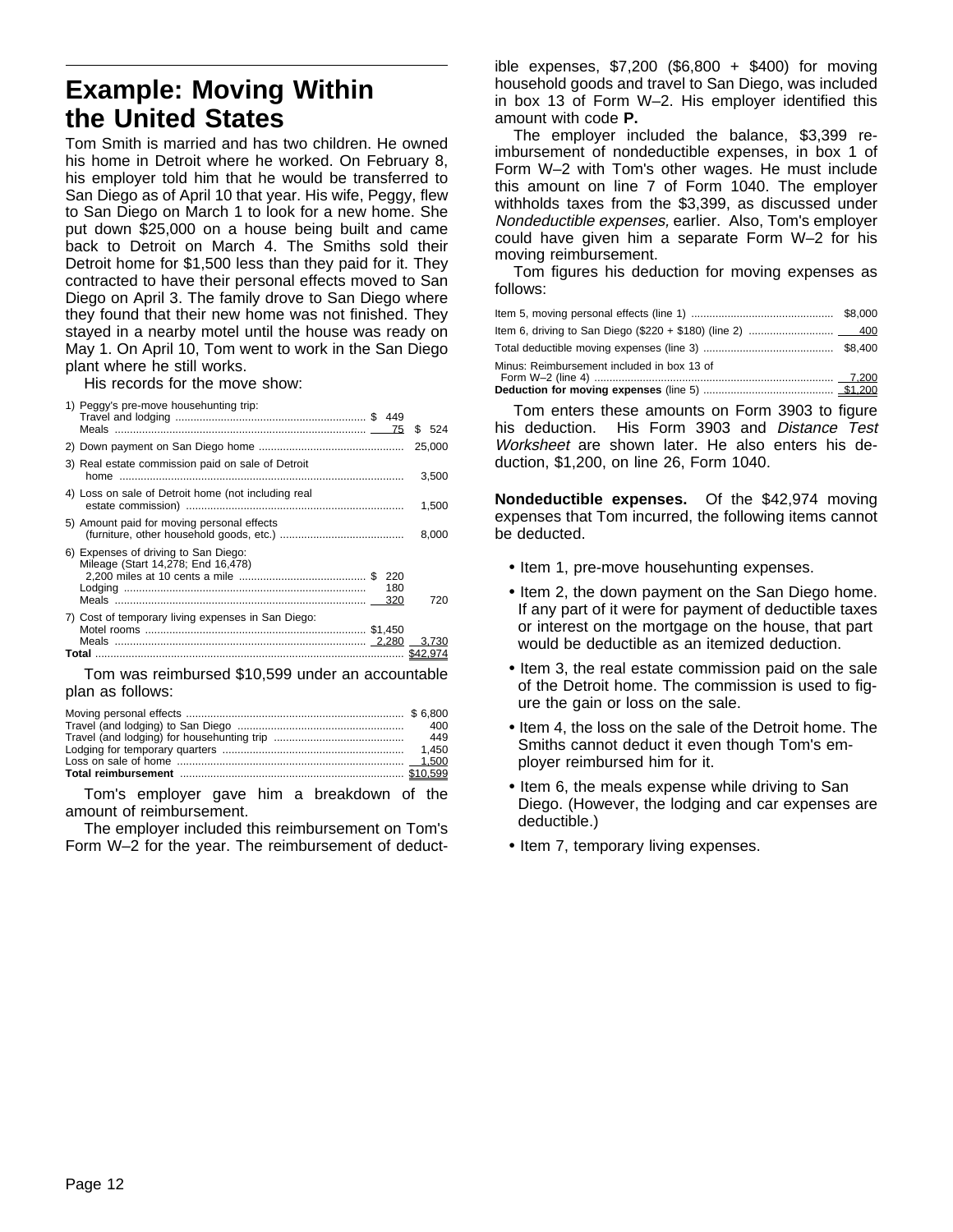| $\boldsymbol{\mathcal{A}}$<br>Form |
|------------------------------------|
| (Rev. October 1998)                |
| Department of the Treasury         |
| Internal Revenue Service           |

# Form  $3903$  | Moving Expenses | OMB No. 1545-0062

© **Attach to Form 1040.**

Attachment Sequence No. **62**

| Name(s) shown on Form 1040 | Your social security number |
|----------------------------|-----------------------------|
|                            |                             |

325 00 6437

**Before you begin,** see the **Distance Test** and **Time Test** in the instructions to make sure you can take this deduction. If you are a member of the armed forces, see the instructions to find out how to complete this form.

Tom and Peggy Smith

|    | Enter the amount you paid for transportation and storage of household goods and personal                                                                                                                                                                                                                                    |                | 8.000 |  |
|----|-----------------------------------------------------------------------------------------------------------------------------------------------------------------------------------------------------------------------------------------------------------------------------------------------------------------------------|----------------|-------|--|
| 2  | effects (see instructions) entertainment and the set of the set of the set of the set of the set of the set of the set of the set of the set of the set of the set of the set of the set of the set of the set of the set of t<br>Enter the amount you paid for travel and lodging expenses in moving from your old home to |                |       |  |
|    |                                                                                                                                                                                                                                                                                                                             | $\overline{2}$ | 400   |  |
| 3  | Add lines 1 and 2 response to the contract of the contract of the contract of the contract of the contract of the contract of the contract of the contract of the contract of the contract of the contract of the contract of                                                                                               | 3              | 8,400 |  |
|    |                                                                                                                                                                                                                                                                                                                             |                |       |  |
|    | Enter the total amount your employer paid you for the expenses listed on lines 1 and 2 that is<br>not included in the wages box (box 1) of your W-2 form. This amount should be identified with                                                                                                                             |                |       |  |
|    | code P in box 13 of your W-2 form enterstanding to the entertainment of P in box 13 of your W-2 form entertainment of the P in box                                                                                                                                                                                          | 4              | 7,200 |  |
|    | Is line 3 more than line 4?                                                                                                                                                                                                                                                                                                 |                |       |  |
|    | Go to line 5.<br>Yes.                                                                                                                                                                                                                                                                                                       |                |       |  |
|    | You cannot deduct your moving expenses. If line 3 is less than line 4, subtract line 3<br>No.<br>from line 4 and include the result on the "Wages, salaries, tips, etc." line of Form 1040.                                                                                                                                 |                |       |  |
| 5. | Subtract line 4 from line 3. Enter the result here and on the "Moving expenses" line of Form                                                                                                                                                                                                                                |                |       |  |
|    | 1040. This is your moving expense deduction<br>the contract of the contract of the contract of the contract of                                                                                                                                                                                                              | 5.             | 1.20C |  |

## **General Instructions**

#### **A Change To Note**

Beginning in 1998, include on lines 1 and 2 of Form 3903 **only** the amounts you actually paid for the expenses listed. Include on those lines the total amount you paid even if your employer reimbursed you for the expenses. Use line 4 to report amounts your employer paid directly to you for the expenses listed on lines 1 and 2 if they are **not** reported to you as wages on Form W-2.

**Do not** include on Form 3903 any amount your employer paid to a third party (such as a moving or storage company). Also, do not include the value of any services your employer provided in kind.

### **Purpose of Form**

Use Form 3903 to figure your moving expense deduction if:

● You moved to a new principal place of work (workplace) within the United States or its possessions, OR

● You moved to a new workplace outside the United States or its possessions and you are a U.S. citizen or resident alien.

If you qualify to deduct expenses for more than one move, use a separate Form 3903 for each move.

For more details, see **Pub. 521,** Moving Expenses.

#### **Who May Deduct Moving Expenses**

If you moved to a different home because of a change in job location, you may be able to deduct your moving expenses. You may be able to take the deduction whether you are self-employed or an employee. But you must meet certain tests explained next.

#### **Distance Test**

Your new principal workplace must be at least 50 miles farther from your old home than your old workplace was. For example, if your old workplace was 3 miles from your old home, your new workplace must be at least 53 miles from that home. If you did not have an old workplace, your new workplace must be at least 50 miles from

your old home. The distance between the two points is the shortest of the more commonly traveled routes between them.

**TIP:** *If you are not sure if you meet the distance test, use the worksheet on this page.*

#### **Time Test**

If you are an employee, you must work full time in the general area of your new workplace for at least 39 weeks during the 12 months right after you move. If you are self-employed, you must work full time in the general area of your new workplace for at least 39 weeks during the first 12 months and a total of at least 78 weeks during the 24 months right after you move.

**What If You Do Not Meet the Time Test Before Your Return Is Due?** If you expect to meet the time test, you may deduct

#### **Distance Test Worksheet** (keep a copy for your records)

| 1. Enter the number of miles from your old home to your new<br><b>workplace</b> 1. $2,200$ miles             |  |  |
|--------------------------------------------------------------------------------------------------------------|--|--|
| 2. Enter the number of miles from your old home to your old                                                  |  |  |
| workplace 2. $\frac{5 \text{ miles}}{2}$                                                                     |  |  |
| 3. Subtract line 2 from line 1. If zero or less, enter -0- $\ldots$ $\ldots$ 3. $\frac{2,195}{\ldots}$ miles |  |  |

#### **Is line 3 at least 50 miles?**

**Yes.** You meet this test.

**No.** You do not meet this test. You **cannot** deduct your moving expenses. **Do not** complete Form 3903.

**For Paperwork Reduction Act Notice, see back of form.** Cat. No. 12490K Form **3903** (Rev. 10-98)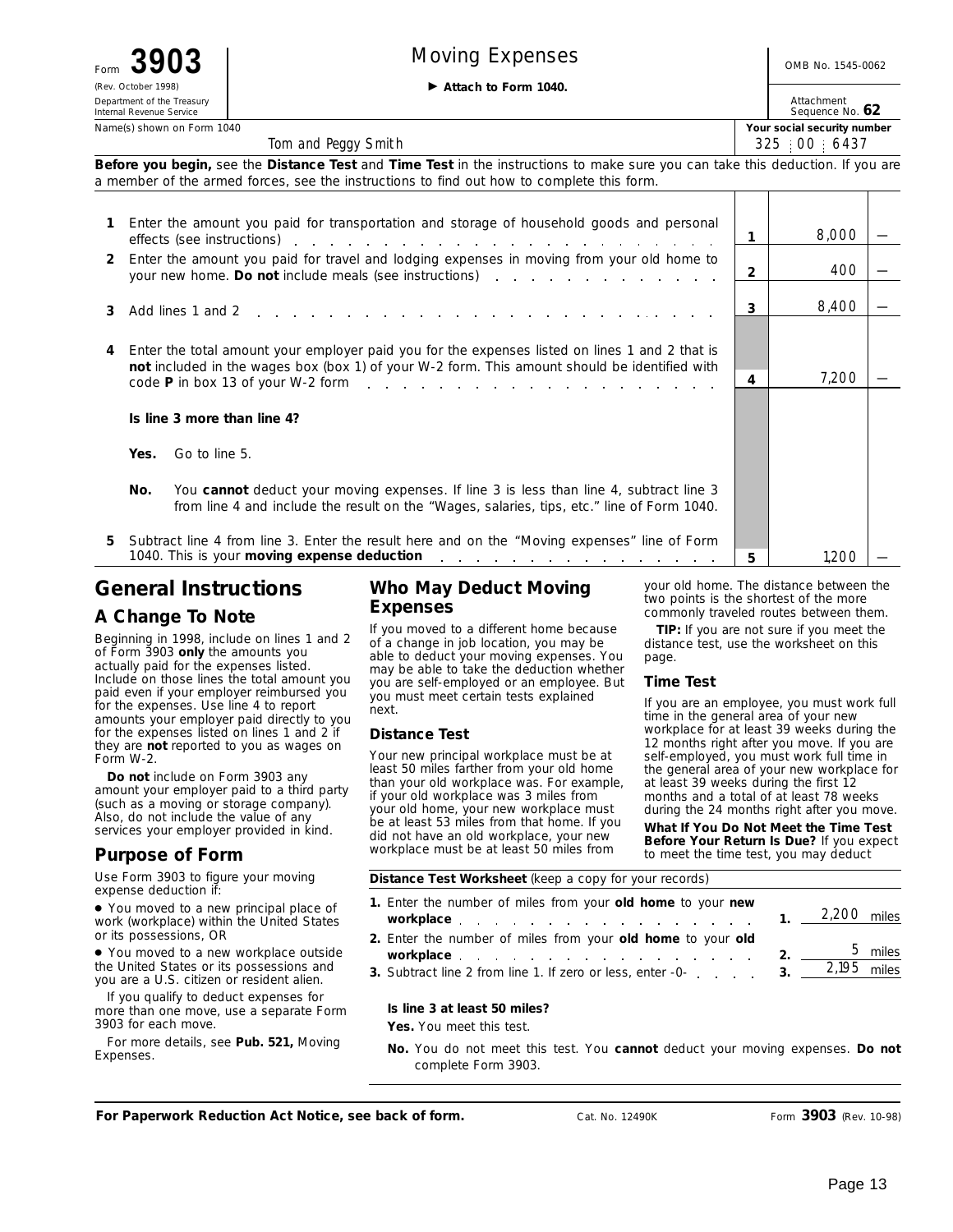# **Example: Moving to a Foreign Country**

Mark Green is married and has two children. He and his wife, Mary, owned their home in the Washington, DC, area where he worked. On January 19, he was told by his employer that he would be transferred to London, England, as of March 20 that year. The Greens sold their Washington home for more than they paid for it. Mary and the children stayed in the home until the children finished the school year. Mark flew to London on March 19 and moved into a hotel. He stayed in the hotel through June 16. On March 20, Mark went to work in the London office where he still works. On May 5, Mark paid \$3,000 as a security deposit on a furnished home in the London area that he could move into on June 17. Their personal effects were moved out of their old home on June 15. Most of their possessions were put in storage in Washington; the rest were shipped to London. Mary and the children stayed in a nearby motel on June 15 and flew to London on June 16, where they stayed in a hotel that night. Mark and his family moved into their leased home on June 17.

His records for the move show:

|                                                                                                               |             | \$7,850 |
|---------------------------------------------------------------------------------------------------------------|-------------|---------|
| 2) Mark's traveling expenses to London:                                                                       | \$392<br>19 | 501     |
|                                                                                                               |             | 3,000   |
| 4) Mark's temporary living expenses in London<br>from March 20 through June 16 (89 days):                     |             | 11.000  |
| 5) Amount paid that year for moving and storing personal effects<br>(furniture, other household goods, etc.): |             | 8.100   |
| 6) Family's traveling expenses to London:                                                                     | 90          | 1.426   |
|                                                                                                               |             |         |

Mark was reimbursed under his employer's accountable plan \$17,793 as follows:

Mark's employer gave him a breakdown of the amount of reimbursement.

The employer included this reimbursement on Mark's Form W–2 that year. The reimbursement of deductible expenses, \$8,793 for moving and storing household goods and travel to London, was included in box 13 of Form W–2. His employer identified this amount with code **P.**

The employer included the balance, \$9,000 reimbursement of nondeductible temporary living expenses, in box 1 of Form W–2 with Mark's other wages. He must include this amount on line 7 of Form 1040. The employer withholds income tax, social security tax, and Medicare tax from the \$9,000. Also, Mark's employer could have given him a separate Form W–2 for his moving reimbursement.

Mark figures his deduction for moving expenses as follows:

| tem 5, moving and storing personal effects (line 1) \$8,100 |         |
|-------------------------------------------------------------|---------|
| Items 2 and 6, expenses of travel to London                 |         |
|                                                             |         |
| Minus: Reimbursement included in box 13 of                  |         |
| Deduction for moving expenses before allocation (line 5)    | \$1.125 |

Mark enters these amounts on Form 3903 to figure the deduction. Mark also enters the deduction, \$1,125, on line 26, Form 1040. He enters the amount of any moving expenses allocable to excluded income or the housing exclusion on Form 2555. Publication 54 shows how to make this allocation.

**Tax treatment of expenses.** The following items correspond to those in the first list of expenses (Total: \$31,877) in this example. These items explain how each expense is treated.

- Item 1, expenses paid on the sale of the Washington home, is used to figure the gain or loss on the sale. The expenses are not deductible as a moving expense.
- Item 2, Mark's travel expenses to London includes the cost of meals, which is not deductible as a moving expense; this also applies to the cost of his family's meals in item 6. However, Mark's other travel expenses, including lodging in London on March 19, the day he arrived, are deductible moving expenses. Mark adds Items 2 and 6 together (except meals) and enters the amount on line 2 of Form 3903.
- Item 3, the \$3,000 security deposit on the lease of the London home, is not a moving expense. See Nondeductible Expenses, earlier.
- Item 4, Mark's 89 days of temporary living expenses, from March 20 to June 16, is not deductible as a moving expense.
- Item 5, moving and storage expenses for personal effects (furniture, other household goods, etc.) was \$8,100. Mark enters this amount on line 1, Form 3903. Of that amount, \$2,900 was paid for storing their personal effects in Washington that year. As long as Mark stays on his London job, he can deduct the amount he pays each year to store their personal effects.
- Item 6, Mary's and the children's travel expenses to London includes the cost of their meals, which is not a deductible moving expense. However, their other travel expenses are deductible. This includes lodging in the Washington area on June 15, the day their personal effects were moved out of their home. The other travel expenses also include the cost of their lodging in London on June 16, the day they arrived. Mark has already added Items 2 and 6 together (except meals) and entered the amount on line 2 of Form 3903.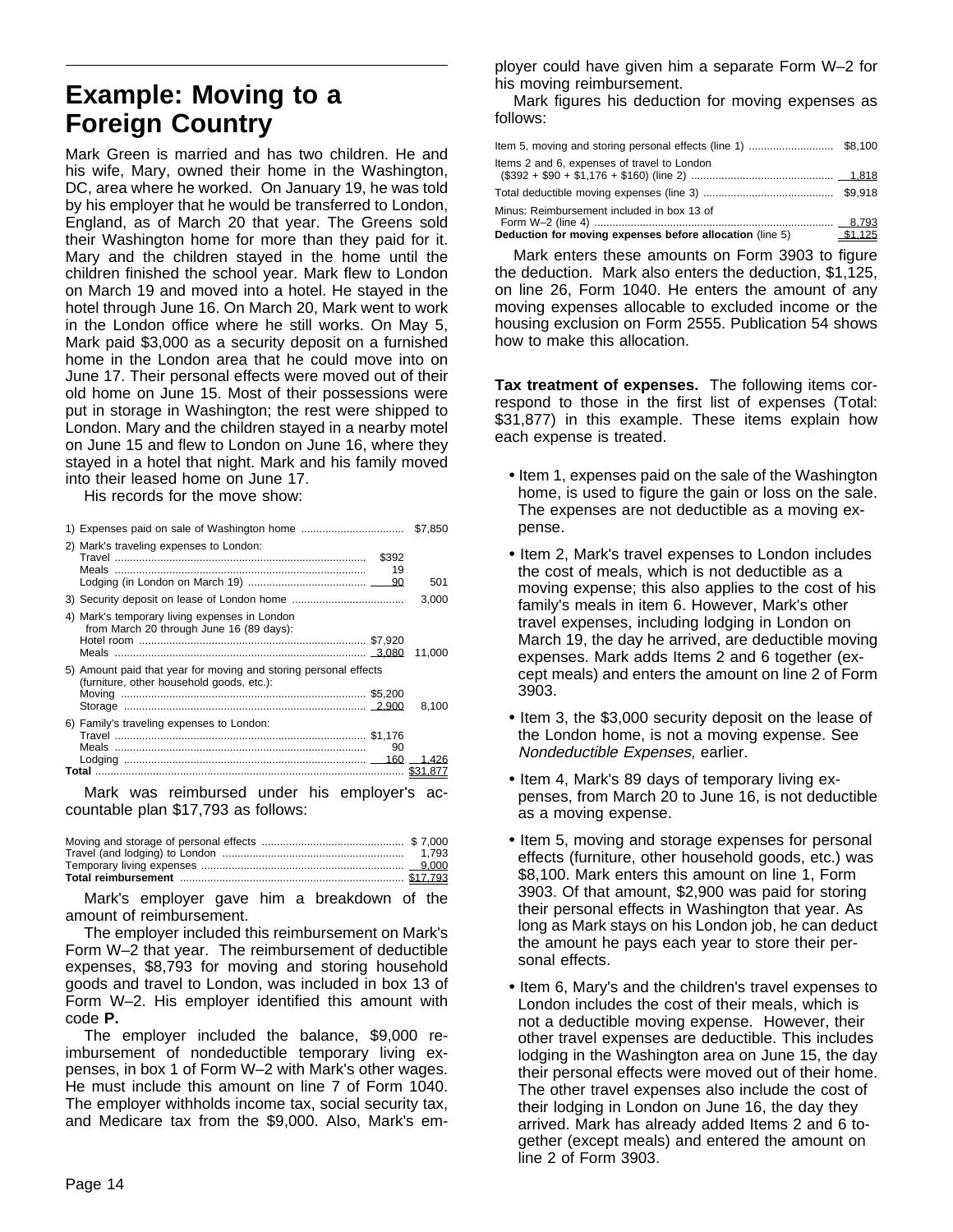| Form | 3903                                                                          | <b>Moving Expenses</b>                                                                                                                                                                                                                                                                                                     |   | OMB No. 1545-0062           |  |
|------|-------------------------------------------------------------------------------|----------------------------------------------------------------------------------------------------------------------------------------------------------------------------------------------------------------------------------------------------------------------------------------------------------------------------|---|-----------------------------|--|
|      | (Rev. October 1998)<br>Department of the Treasury<br>Internal Revenue Service | Attachment<br>Sequence No. 62                                                                                                                                                                                                                                                                                              |   |                             |  |
|      | Name(s) shown on Form 1040                                                    |                                                                                                                                                                                                                                                                                                                            |   | Your social security number |  |
|      |                                                                               | Mark and Mary Green                                                                                                                                                                                                                                                                                                        |   | 123   00   7500             |  |
|      |                                                                               | Before you begin, see the Distance Test and Time Test in the instructions to make sure you can take this deduction. If you are<br>a member of the armed forces, see the instructions to find out how to complete this form.                                                                                                |   |                             |  |
|      |                                                                               | Enter the amount you paid for transportation and storage of household goods and personal<br>effects (see instructions) enters and a series and a series of the series of the series of the series of the series of the series of the series of the series of the series of the series of the series of the series of the s |   | 8,100                       |  |
| 2    |                                                                               | Enter the amount you paid for travel and lodging expenses in moving from your old home to<br>your new home. Do not include meals (see instructions)                                                                                                                                                                        | 2 | 1,818                       |  |
| 3    | Add lines 1 and 2                                                             |                                                                                                                                                                                                                                                                                                                            | 3 | 9,918                       |  |
| 4    |                                                                               | Enter the total amount your employer paid you for the expenses listed on lines 1 and 2 that is<br>not included in the wages box (box 1) of your W-2 form. This amount should be identified with<br>$\overline{P}$ in hox 13 of your W-2 form                                                                               | 4 | 8,793                       |  |

5 Subtract line 4 from line 3. Enter the result here and on the "Moving expenses" line of Form 1040. This is your **moving expense deduction**

You cannot deduct your moving expenses. If line 3 is less than line 4, subtract line 3 from line 4 and include the result on the "Wages, salaries, tips, etc." line of Form 1040.

code **P** in box 13 of your W-2 form

**Is line 3 more than line 4?**

Go to line 5.

**Yes.**

**No.**

1,125

**5**

 $\mathbf{r}$  $\mathbb{R}^2$  —

—